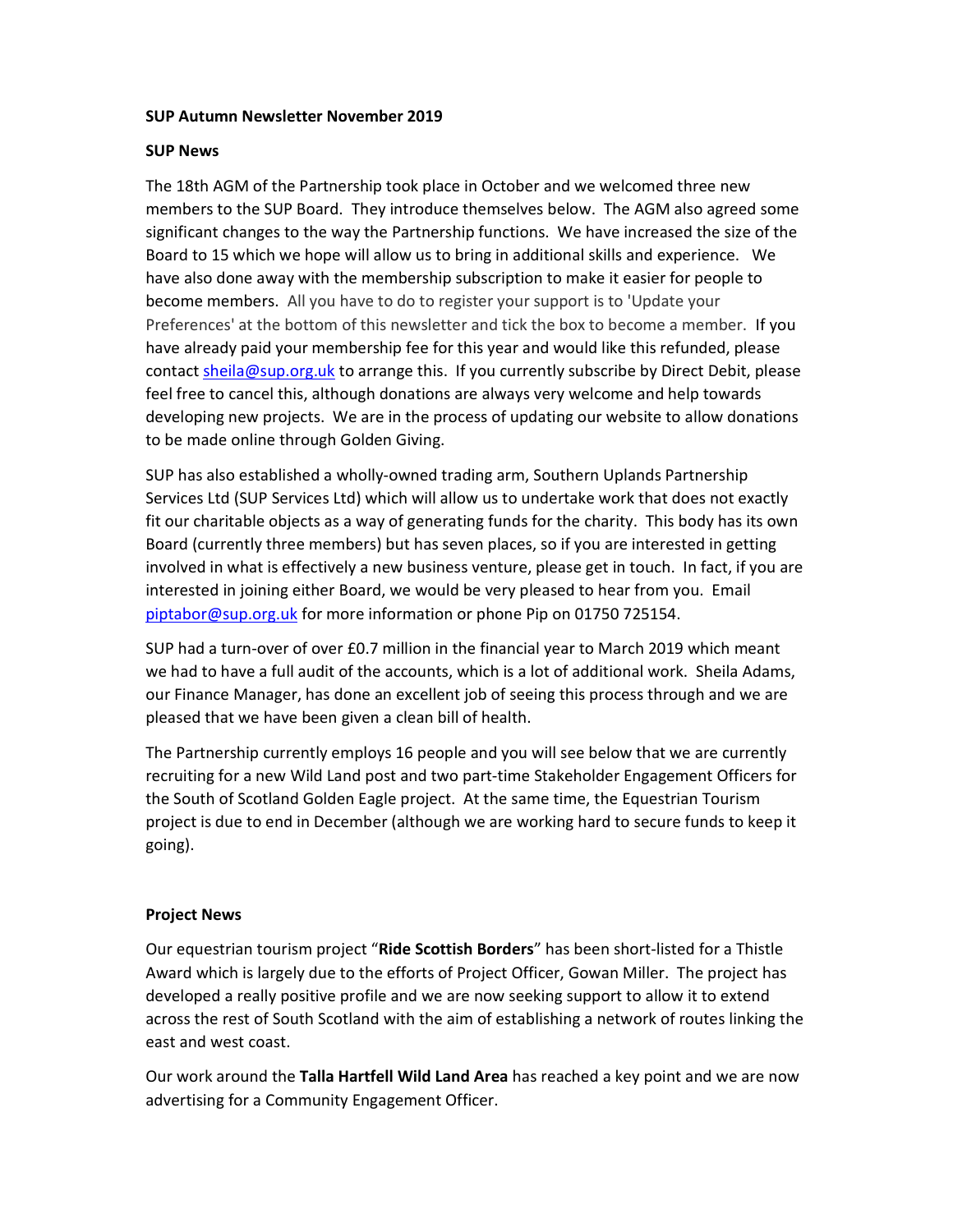Initially for one year, the successful applicant will work with the businesses, landowners and communities in the area to develop ideas for a local economy based on the wild nature of the area. Full details are available at www.sup.org.uk. Closing date for applications is noon on Friday 29th November.

SRUC recently completed its study into the current economy of the area and the direction it is currently taking. The report will available on SUP's website shortly.

SHAPE (Sustainable Heritage Areas: Partnership for Ecotourism) is a project involving the Galloway and Southern Ayrshire Biosphere (GSAB), funded by the European Commission. It aims to bring together communities, local authorities, tourism providers and conservationists from Scotland's two UNESCO Biospheres (GSAB and Wester Ross) with counterparts from similarly designated areas in Finland, Norway, Iceland, Greenland and Canada.

The £1.5 million project is supporting a number of international exchanges over three years aiming to boost eco-tourism in South West Scotland and the other participating countries.

Delegates from Finland and Iceland recently paid a fact-finding visit to the Galloway and Southern Ayrshire UNESCO Biosphere (GSAB) to see examples of communities trying to build their economies and reverse rural decline in a sustainable way. Part of the visit focussed on initiatives taking place in Glentrool which has suffered depopulation and the loss of its School. The Glentrool and Bargrennan Community Trust described plans for the village, tourism and visitor accommodation. There was a visit to the studio of potter Andy Priestman and guided nature and heritage walks as examples of how tourism experiences can be built on an area's natural and cultural assets. The guides involved were trained under a Biosphere initiative.

The visitors also learned about tourism development around the Galloway Dark Sky Park, the flora and fauna of the ancient native woodland at Wood of Cree and the historical significance of Loch Trool and Bruce's Stone.

Heidi Koponen of the Ilomantsi Museum Foundation in Finland cautioned against underestimating things that may be taken for granted. "Sometimes ordinary is extraordinary," she said. "You have amazing things so keep on valuing them. Loch Trool, the guided nature walk and the star gazing were impressive. Although I am Nordic, I really hadn't realised that the 'cloud' in the night sky I was seeing was the Milky Way!"

Kjartan Bollason from Snaefellsnes Regional Park in Iceland countered the notion that Galloway and Southern Ayrshire is remote and difficult to access. "The road system you have is good for tourists, especially when they want to take their time – it slows you down and this could be a positive for tourism. The link to Glasgow airport is not that far for Iceland and festivals like Spring Fling and your Food Festivals could be promoted more widely."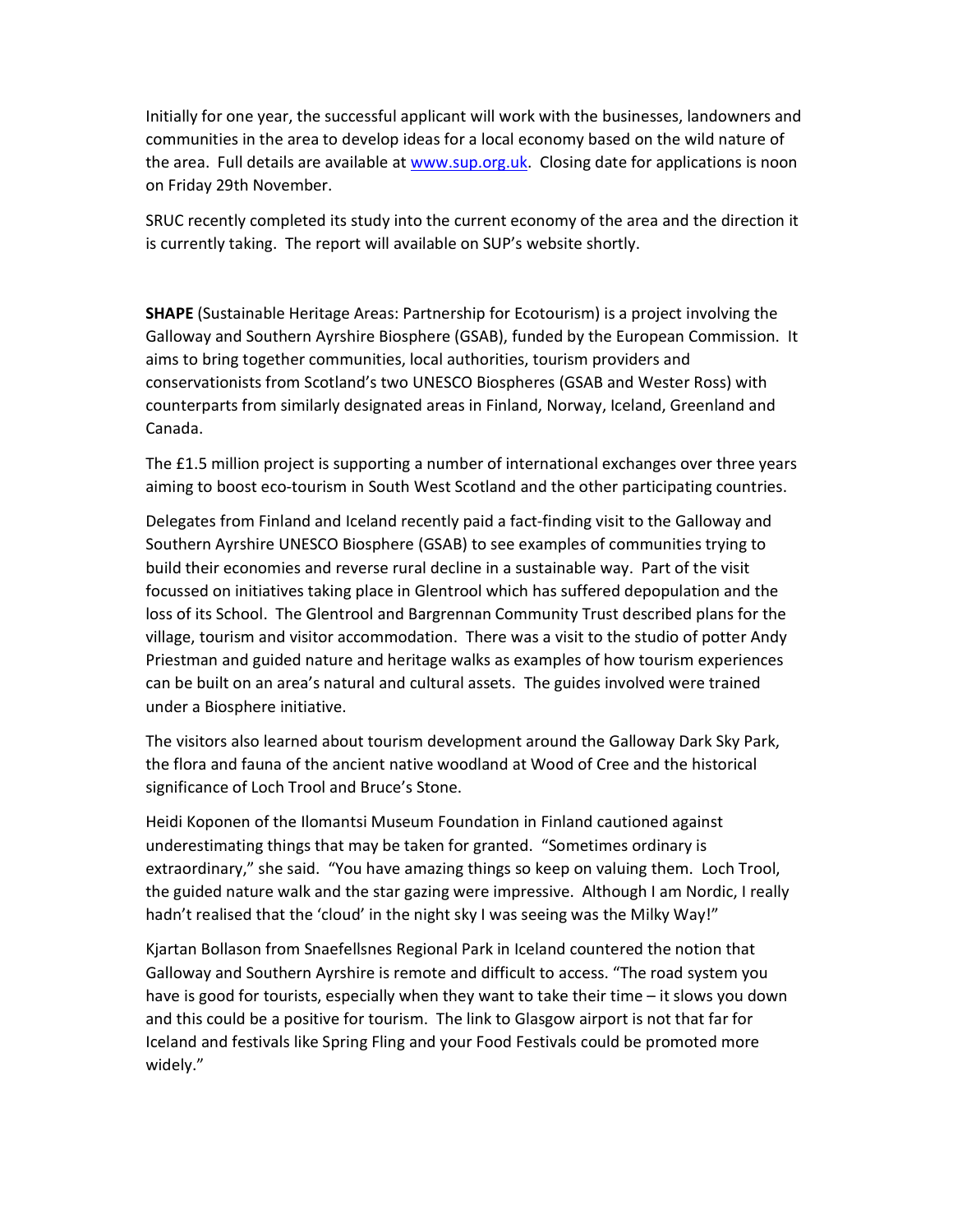The visit follows a similar trip undertaken a few weeks earlier by nine representatives from GSAB to North Karelia Biosphere Reserve in Finland, led by GSAB Business Development Officer, Marie McNulty. "This was an amazing opportunity for the participants," she said. The area around the Koitajoki river had a unique nature including rare flood meadows used in former times for cattle grazing, old-growth forest landscapes as well as extensive and rare mire ecosystems.

We got to experience a 'slow triathlon' eco-tourism initiative that had been developed building on the natural and cultural heritage of Koitajoki and got insights on the tourism cooperation and co-governance in the region."

# South Scotland Golden Eagle Project

The four eagles are all doing well and remain within the South of Scotland. The 2018 birds have been moving about quite considerably east and west, interacting with resident breeding pairs and naturally fledged juveniles.



Sadly, we have not yet located missing eagle B29. We have received expert advice and will continue to search. The tags we are using in the project are known to be very reliable, with a recently published review showing that only 2% fail due to technical malfunction (https://www.nature.scot/snh-commissioned-report-982-analyses-fatessatellite-tracked-golden-eagles-scotland). In B29's case, the available evidence suggests that his tag was most likely damaged in a fatal altercation with another golden eagle ('Beaky') leading to a cessation of transmission.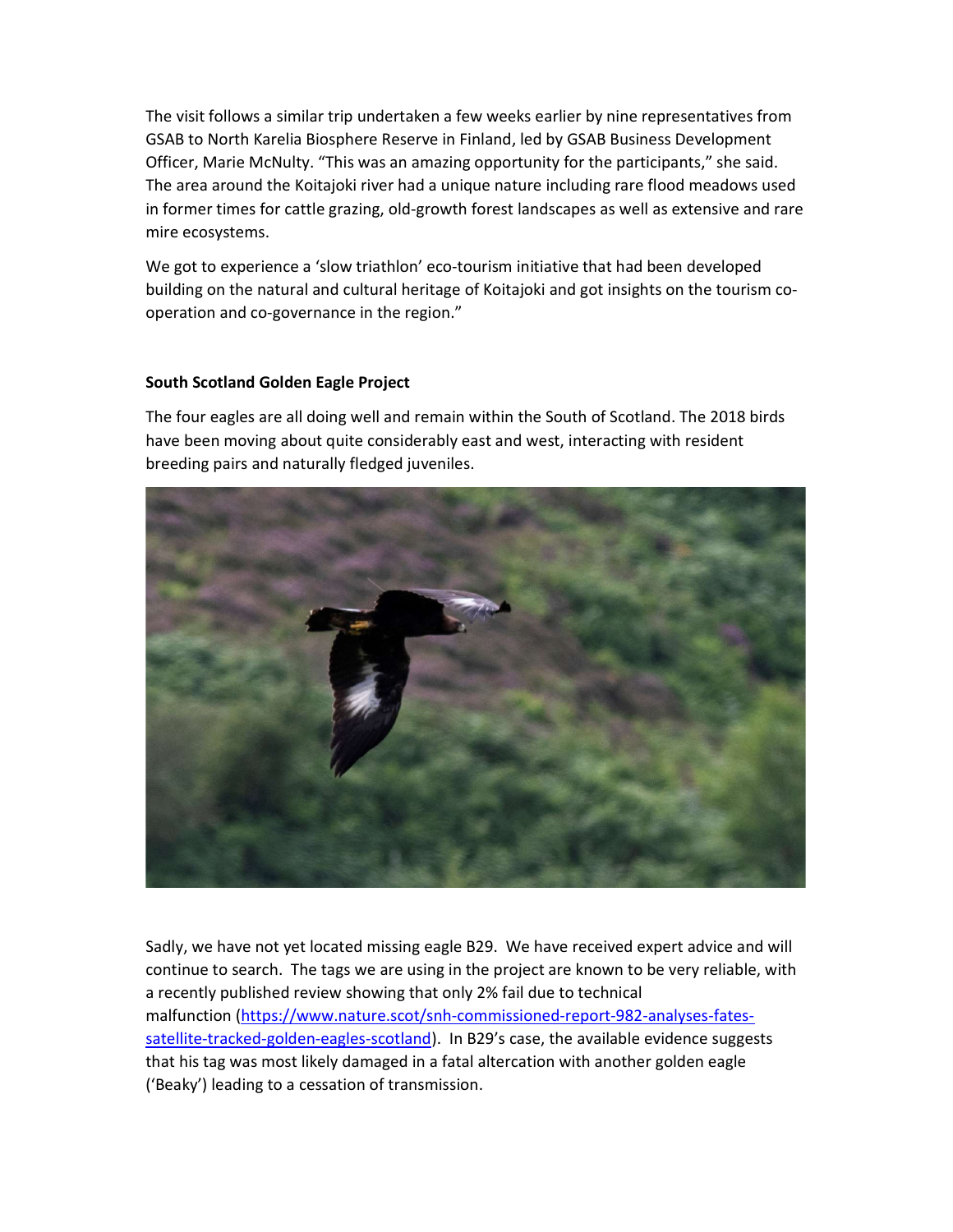Our Scientific Advisory

Panel (https://www.goldeneaglessouthofscotland.co.uk/about/meet-the-team/advisers) is considering methods to secure more birds for a successful translocation in 2020.

We are busy with our community engagement work through activities including presentations and Eagle Schools and are nearing a milestone of 10,000 participants. Follow our project blog for regular updates https://www.goldeneaglessouthofscotland.co.uk/.

We currently have two part-time short-term contracts available for Stakeholder Engagement Officers, one based in Galloway and one based in the Borders. Details on all posts can be found at www.sup.org.uk.

The Galloway Glens Biosphere Experience project is working with partners to run a birdwatching weekend.

Winter Birds in the Biosphere Friday 31st Jan 2020 – Sun 2nd Feb 2020

# Cost £178 pp (£50 pp deposit required on booking) To book call the Selkirk Arms Hotel on 01557 330402

Join us for a weekend of winter bird watching in the Galloway Glens, a unique part of the UNESCO Galloway and Southern Ayrshire Biosphere. This area hosts a variety of birds over the winter months. Your local expert guide will be able to take you to the best spots for sightings during the trip. We would hope to see Greenland White-Fronted Geese as well as many other wintering species. Whooper Swans are also common and you can get some spectacular close up views of Red Kites feeding. We'll also keep our eyes peeled for Willow Tit as well as the ever-popular Red Squirrel.

Your weekend will start on Friday afternoon when you will arrive and check in at your leisure. Perhaps enjoy a stroll around the harbour town of Kirkcudbright and browse the range of art galleries. You will then meet your guide and the rest of your group for a threecourse dinner. We will follow this with a talk from the South of Scotland Golden Eagle project who will give an update on their efforts to reintroduce eagles to this part of Scotland.

On Saturday morning after a hearty breakfast, we will depart by minibus for the first site of the day. The hotel will provide packed lunches and we will plan our route according to the weather and current locations of the birds.

Returning to the hotel after an inspiring day of bird sightings, you will have some time to relax before another enjoyable evening meal. As the weekend will fall close to Robert Burns' birthday you can expect a bit of a Scottish twist on the menu. After dinner your guide will talk a little more about the local birds and the history of the area.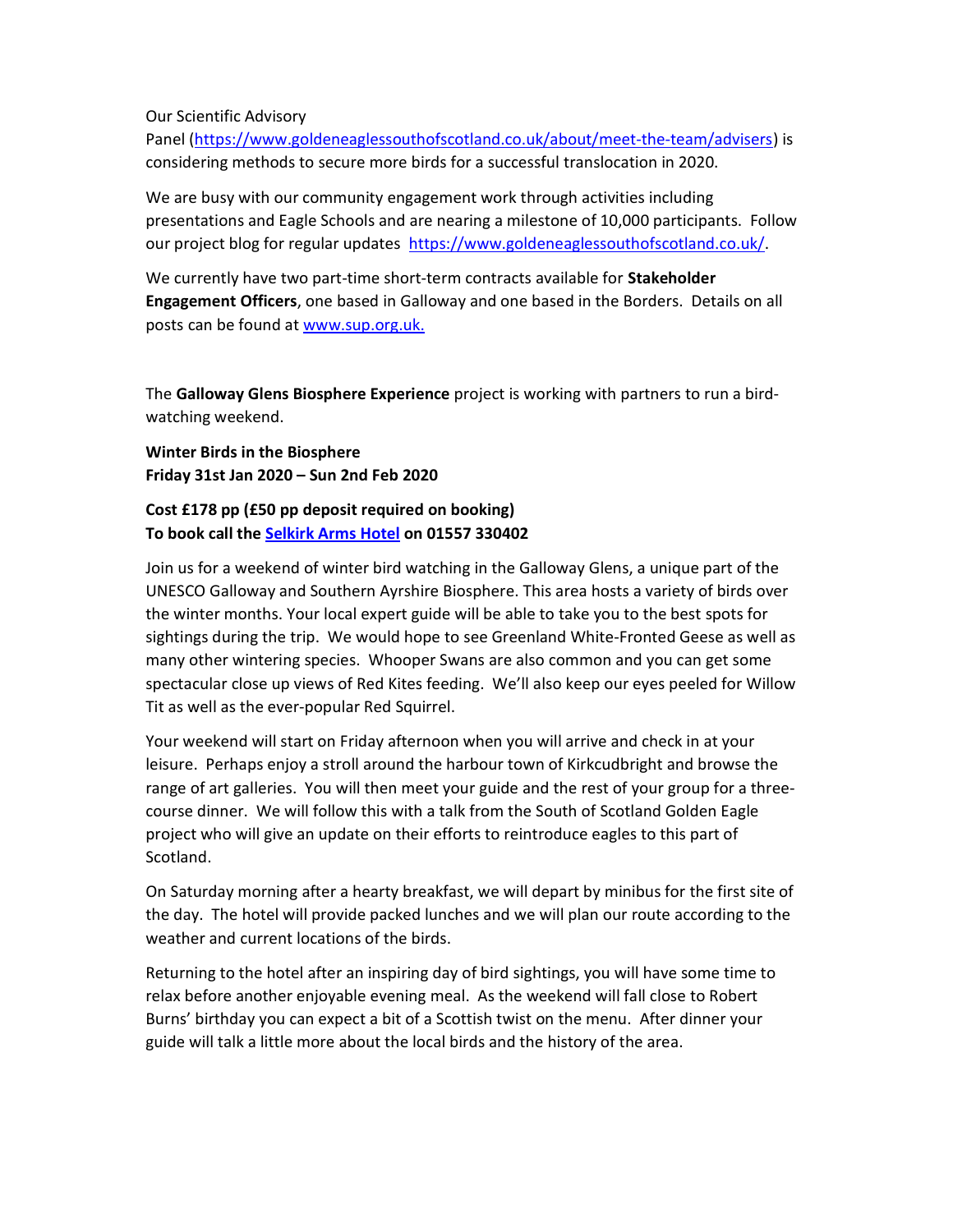Enjoy another fabulous breakfast on Sunday morning before we head out again for some final opportunities for bird watching. We will return to the hotel for a light lunch before you depart for home.

If you would like to extend your stay please book with the hotel directly. See link below for further information:

www.gsabiosphere.org.uk/explore-the-biosphere/biosphere-experiences/birdwatchingweekend/

# Loch Ken Is Alive!

Barnaby Fryer is the new Loch Ken Alive Project Officer for a partnership between the Galloway Glens Landscape Partnership, Loch Ken Trust and the Southern Uplands Partnership. Based with the Galloway Glens team in Castle Douglas, Barney says "Loch Ken Alive is about bringing all the Loch Ken communities together to ask ourselves, what do we want this area to look like in 10 years' time? At a time when we are facing uncertainty at home and abroad, how can we build a thriving, prosperous, sustainable community around Loch Ken?"

Barney believes that Loch Ken has all the resources in place to do exactly that. Although he and his family have only recently moved to the area for the job, he is no stranger to the Galloway Glens.

"I have been a regular visitor to the area for over a decade, to visit family. There is something magical about this place. From the amazing natural landscapes to the friendly communities; the passionate local businesses and entrepreneurial spirit all combine to make this a real gem at the heart of the Galloway Glens and our UNESCO Biosphere."

"Through Loch Ken Alive, we want to tell people all about the wonderful natural and cultural heritage of the area. We want to showcase all the activities you can do on the loch, as well as the beautiful views you can only see from the water. We want to see thriving businesses around the loch, creating employment opportunities so that people won't have to leave the area to find work."

To achieve these aims, there are four main strands to Loch Ken Alive. These are laid out below, together with some of the key questions we would like to hear your thoughts on.

# Develop a Loch Ken Plan

What do we want the future of Loch Ken to look like? How do you see Loch Ken in 10 years' time? What would you like to see more of? What puts you off visiting the Loch?

# Launch an online information hub for Loch Ken

What kind of information would you like to see on a Loch Ken website? How would you like to access it e.g. mobile, app, computer?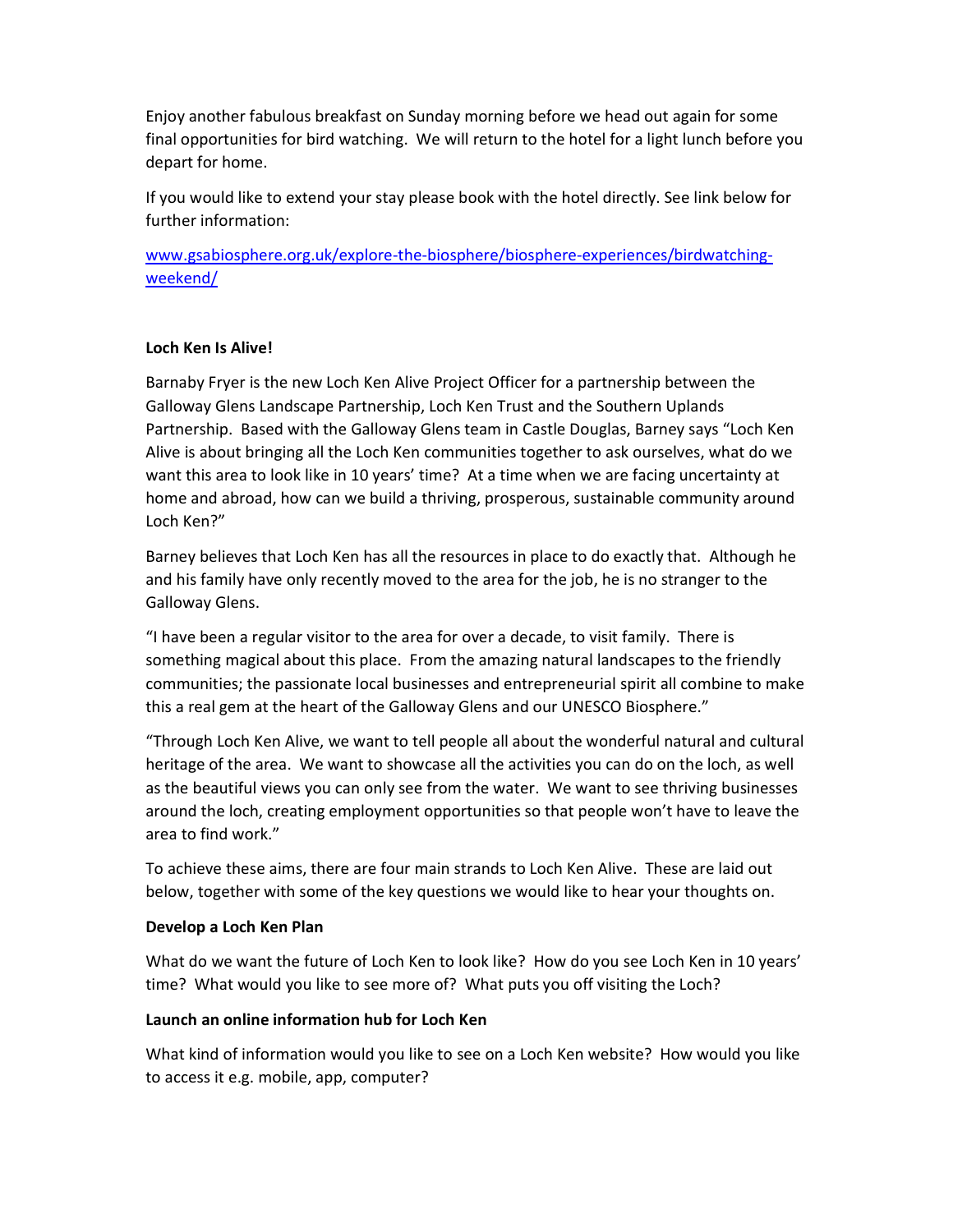# Stage a series of festivals and events over the next 3 years

Do you currently attend any events at Loch Ken? What kind of events and festivals would you visit?

# Run a campaign to promote the Loch Ken area

How would you promote the Loch Ken area? What story should we be telling about Loch Ken to attract visitors?

The area covered by Loch Ken Alive runs from Dalry in the north, to Castle Douglas in the south, taking in Balmaclellan, New Galloway, Parton, Crossmichael, Glenlochar, Laurieston, Balmaghie and Mossdale as well.

Barney says "I'm really keen to hear the views of everyone who lives, works or plays around Loch Ken. We can't build the Loch Ken Plan without the voices of the Loch Ken people! Pop in and see me at the office (5 St Andrew Street, Castle Douglas) to tell me your thoughts, or you can get in touch with me at barnaby.fryer@lochkenalive.co.uk or 04740 557742."



Photo: Alan Smith, Chair of Loch Ken Trust, with Barnaby Fryer, Loch Ken Alive Officer

# Welcome to SUP's new Board Members:

# John Esslemont

"I am a chartered town planner with a background in local government and extensive experience of strategic planning in the west of Scotland. I share a keen interest with the aims of the Partnership in promoting the sustainable use of the natural and cultural assets of southern Scotland to the benefit of the local communities and the economy of the area.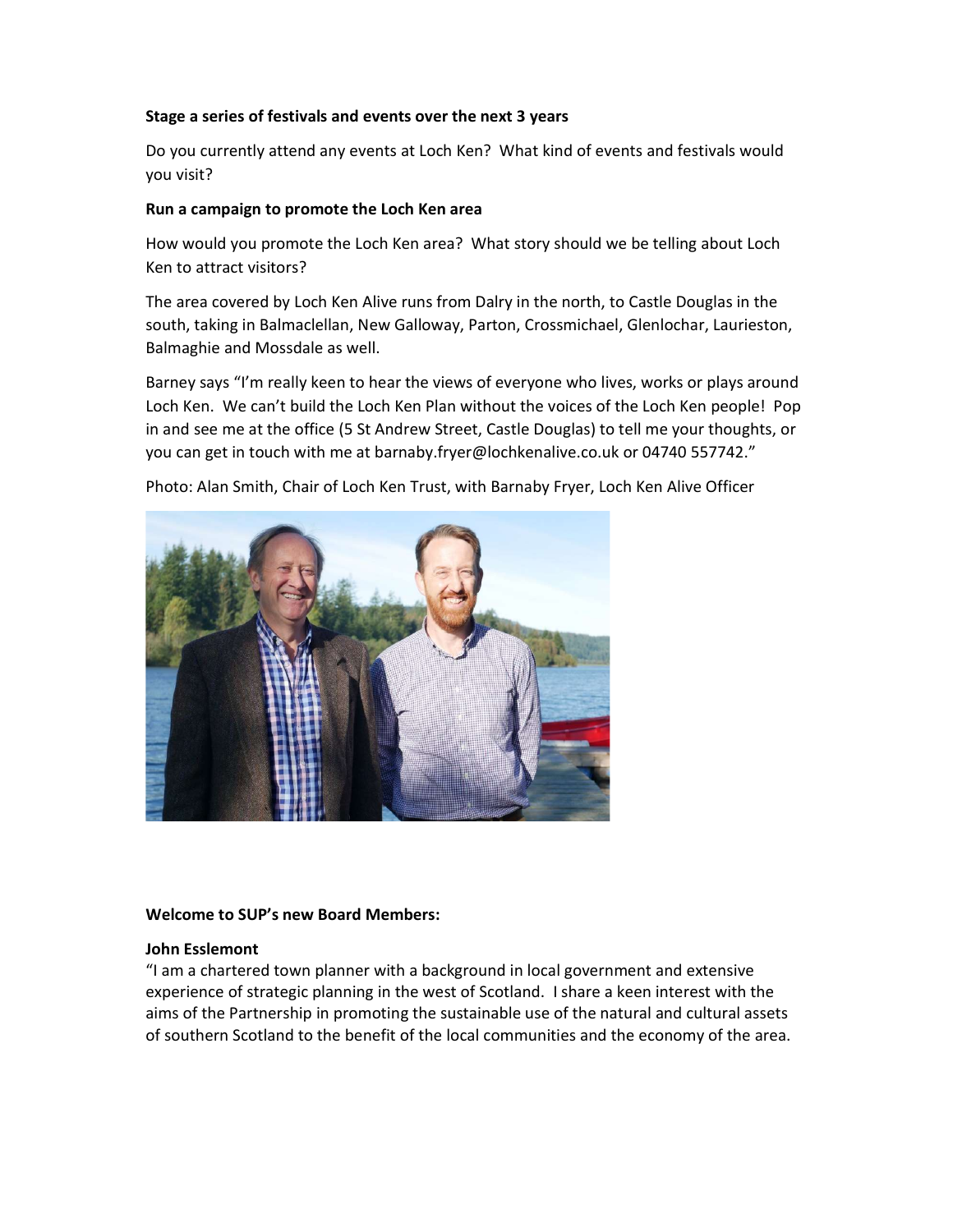From a professional perspective, I can bring to the Board extensive experience and knowledge of partnership working in the Ayrshire area and am already familiar with many of the projects which SUP are promoting and supporting. These include the Galloway and Southern Ayrshire UNESCO Biosphere, the SHAPE project – Sustainable Heritage Areas: Partnership for Ecotourism, the People Landscape Art Culture Environment project (PLACE) and South West Scotland Environmental Information Centre (SWSEIC) and its development within the Ayrshire area through the Where's Wildlife in Ayrshire project.

During my time in local government I was involved in several national advisory groups and regional partnerships which were influential in policy development within Scotland. I have a degree in geography from Aberdeen and a Master of Philosophy from Glasgow University. I am a past Convener of the Royal Town Planning Institute in Scotland".

#### Karen Morley

"Working in Landscape Design and Natural and Cultural Heritage Management for the past 30 years, in both the public and private sectors and charity sectors, I have a wide variety of experience in developing, designing and implementing rural and urban fringe projects and strategies.

Projects have required close working with clients, other agencies, funders, other team members and the community to deliver Landscape Design, Countryside Access, Recreation and Natural and Cultural Heritage projects and studies.

For the past 10 years I have worked for Dumfries and Galloway Council's Environment Service as Access Officer and latterly Countryside Development Officer. In this role I have been focused on the development and implementation of strategic projects and policies. Both professionally and personally I have an interest in rural development in South of Scotland and believe SUP plays a crucial part in both policy and project development. I have been the Council's representative and liaison with SUP for a number of years and have worked closely with project staff in a number of areas."

#### Will Williams

"As Director of Natural Economy Northwest England, I became aware of this successful Partnership over 10 years ago. Since moving to Kirkcudbright, I have been privileged to attend SUP meetings as an adviser. My experience includes a career with Government Conservation Agencies in Scotland and England, 15 years as Trustee of John Muir Trust, 8 years as member of the NT Natural Environment Group and 3 years of chairing the NT North England Advisory Board. Also Chair of the Cumbria Third Sector and the Cumbria Leaders Board.

As a Trustee, it will be a pleasure to continue to develop the Southern Uplands Partnership, which is founded on a well-established track record of partnership and community engagement, as well as effective delivery through a range of projects. I am committed to wishing to play a part for the sustainable future for the Southern Uplands, with both strong community engagement and with stakeholders for a strong strategic direction and for nurturing the distinct cultural and historic character. In all this what is very important is the restoration of biodiversity and linking this to the public benefits, including adapting to climate change and 'playing our part' in reducing the rate of change."